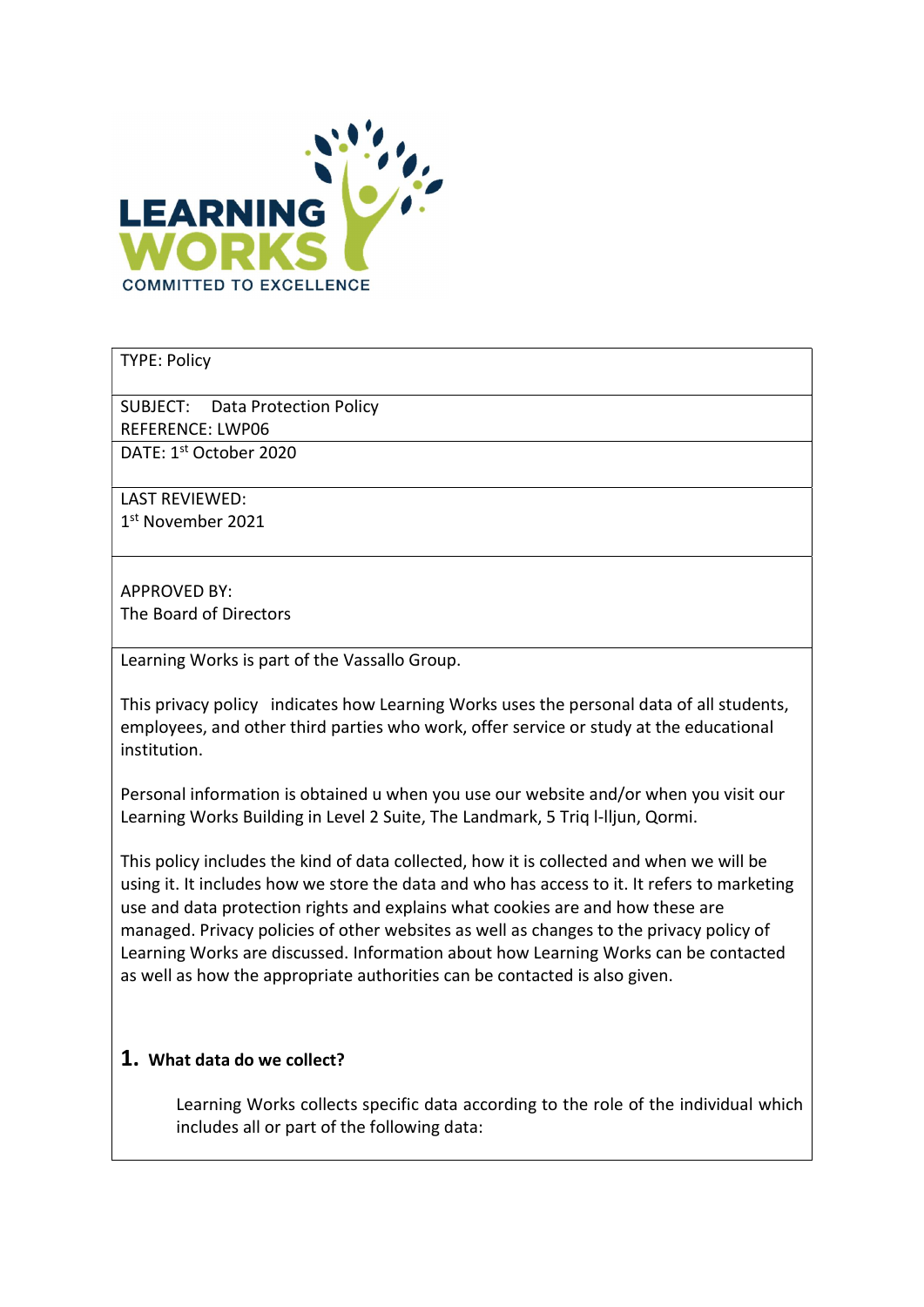### **Students**

- Personal identification information (Name, ID number, email address and phone/mobile number, etc.)
- Personal bust photo for identification
- Next of kin information (Name, email address and phone/mobile number)
- Bank Account details (To facilitate payments).
- Special Category Data (This will include any health conditions that we need to know to ensure safety),

## Employees

- Personal identification information (Name, ID number, email address and phone/mobile number, etc.)
- Next of kin information (Name, email address and phone/mobile number
- Recent Police Conduct Certificate.
- Personal bust photo for identification
- Pre-employment medical assessment.
- Employee's attendance and sick leave.
- Bank Account details (For Direct Credit purposes).

## 2. How do we collect your data?

You directly provide our Institution with most of the data we collect. We collect data and process data when:

## Students:

- Register online or communicate with us regarding our services on social media platforms.
- Voluntarily complete a customer survey or provide feedback on any of our message boards or via email.
- Use or view our website via your browser's cookies.
- Contact us using telephony, requesting information about Learning Works Courses
- Start studying with Learning Works.

## Employees:

Contact us using telephony, requesting information about Learning Works' job-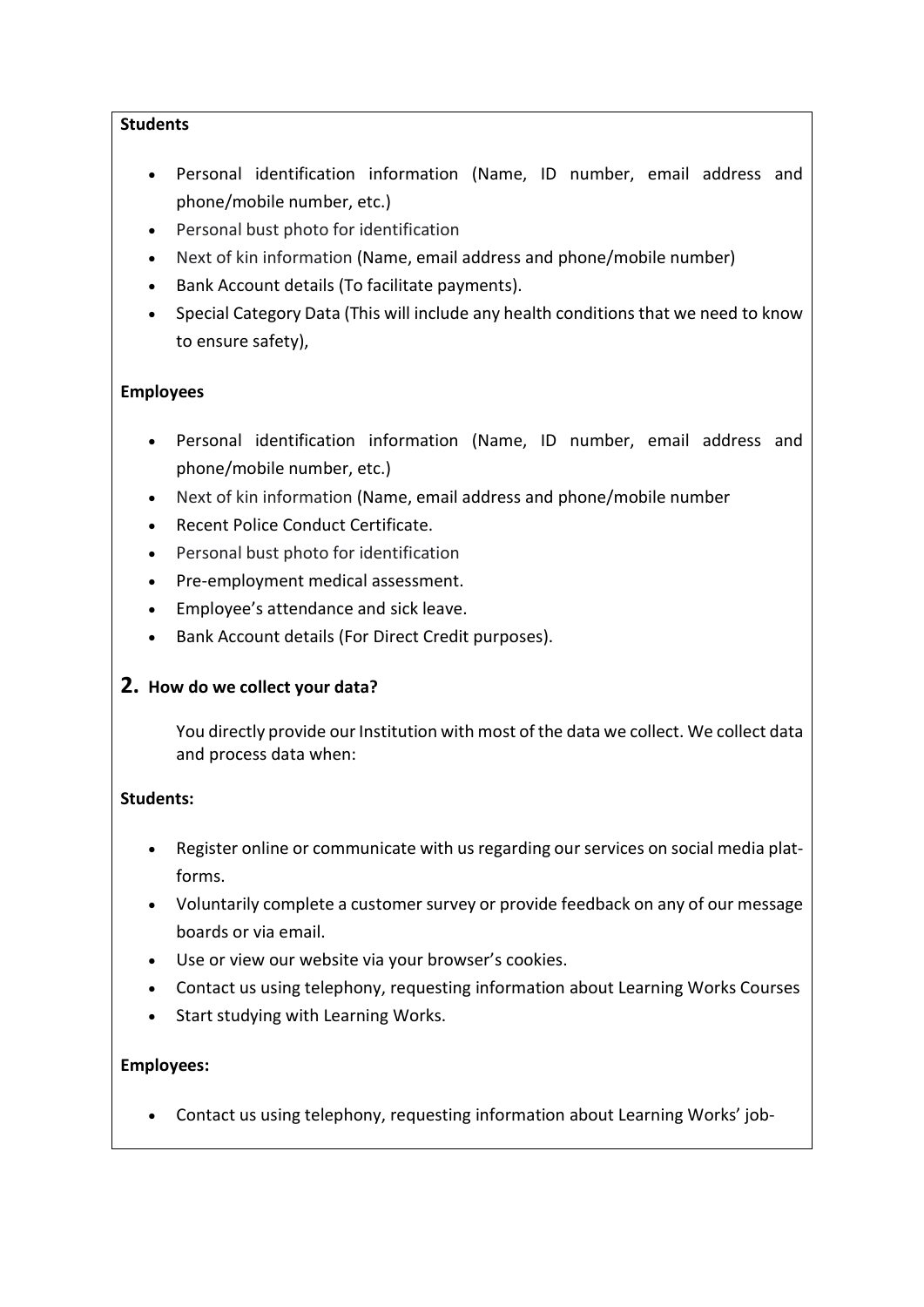related opportunities

- Offer a service to Learning Works
- Start working with Learning Works.

Our Company may also receive your data indirectly from the following sources:

### Students:

- Public Administration
- Various internal standardised reports created by the Learning Works to ensure progress along your educational journey. .

## Employees:

- Public Administration
- Various internal standardised reports created by Learning Works to ensure progress during your career.
- Personal file from the mother company Vassallo Group

## 3. How will we use your data?

Learning Works collects your data so that we can:

## Students:

- Assist you in your educational plan and studies as requested by your good selves.
- Make the necessary contacts in case of an emergency through different communication channels.
- Communicate to you the results of your assignments and examinations.
- Process the bills for all services/purchases requested.
- Contact you about the requests for services offered by Learning Works.

## Employees:

- Contact you about the requests for services offered by the company.
- Set up the legal framework for employment.
- Issue Employment contracts.
- Transfer Direct Credits to Bank accounts.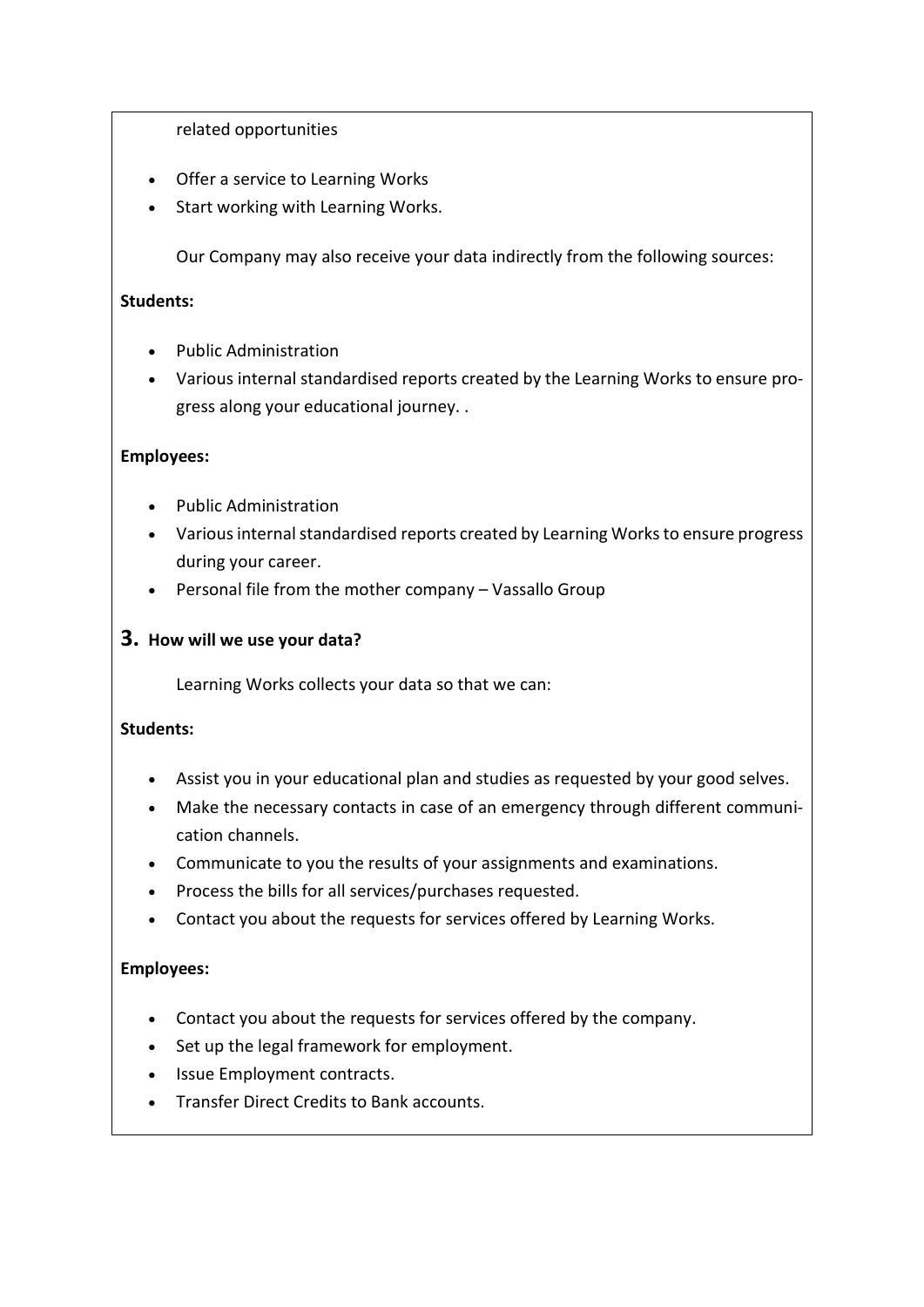If you agree, Our Company will share your data with our partner companies so that they may offer you their products and services.

## 4. How do we store your data?

## Students:

Our Company securely stores the hard copy data of students studying at Learning Works within the institution.

Some data might be stored on learners' encrypted computers to complete their assessments.

Excess hard copy information will be stored at the institution's administration offices.

Our Institution will keep your hard copy data for a period of 10 years. Once this time period has expired, we will destroy your hard data. However, for educational reasons, Learning Works will permanently keep a softcopy of some data under the supervision of the Learning Works' administration.

This is in accordance with the GDPR, since educational information is important to assist students with their life progression. Additionally, special attention is given to ensure privacy and respect, and freedom from manipulation.

## Employees:

Our Company securely stores the hard copy data of the Learning Works employees within the institution.

Additional information and copies of some of the information kept at institution level will be kept at the HR Department.

Excess hard copy information will be stored at the Learning Works' administration department.

A soft copy of the information is also kept in the Dakar software system which is a software product that assists Human Resources to manage Payroll, Personnel, Absence Management, Recruitment, Time & Attendance, Rostering, Training Management and Performance Appraisals.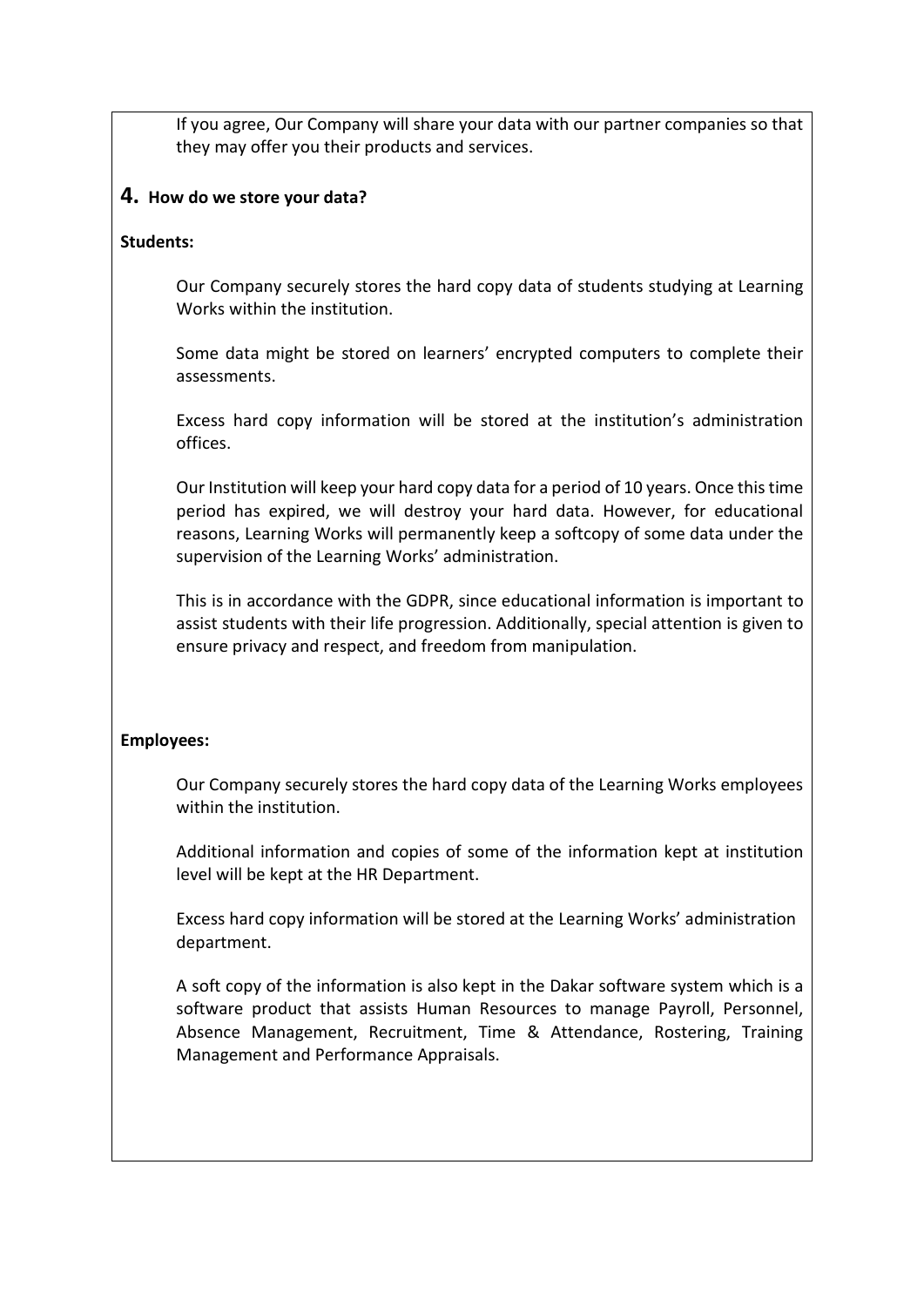## 5. Who has Access to the data?

### Students:

Authorised employees are responsible for the maintenance of all records which are required to be maintained accurately and which pertain to educational progress and wellbeing while at Learning Works.

These records may be inspected at any time as required by authorised administration personnel.

This is in accordance with the Data Protection Act, 2001 which regulates the processing of personal data whether held electronically or in manual form.

#### Employees:

Authorised employees are responsible for the maintenance of all records which are required to be maintained accurately and which pertain to an employee's progression within the company.

These records may be inspected at any time as required by authorised administration personnel.

This is in accordance with the Data Protection Act, 2001 which regulates the processing of personal data whether held electronically or in manual form.

# 6. Marketing

- Learning Works will be sending information and reminders to students and employees about internal events from time to time.
- Learning Works will be promoting its services and various celebrations using local newspapers and periodicals, leaflets, local news broadcast on different stations and various online social media.

You have the right at any time to object to participate in any material which Learning Works will be using to promote its services, as well as giving your data to other members of the Vassallo Group.

If you no longer wish to be contacted for marketing purposes, kindly contact the Company's Data Protection Officer at:

Email:dpo@vassallogroupmalta.com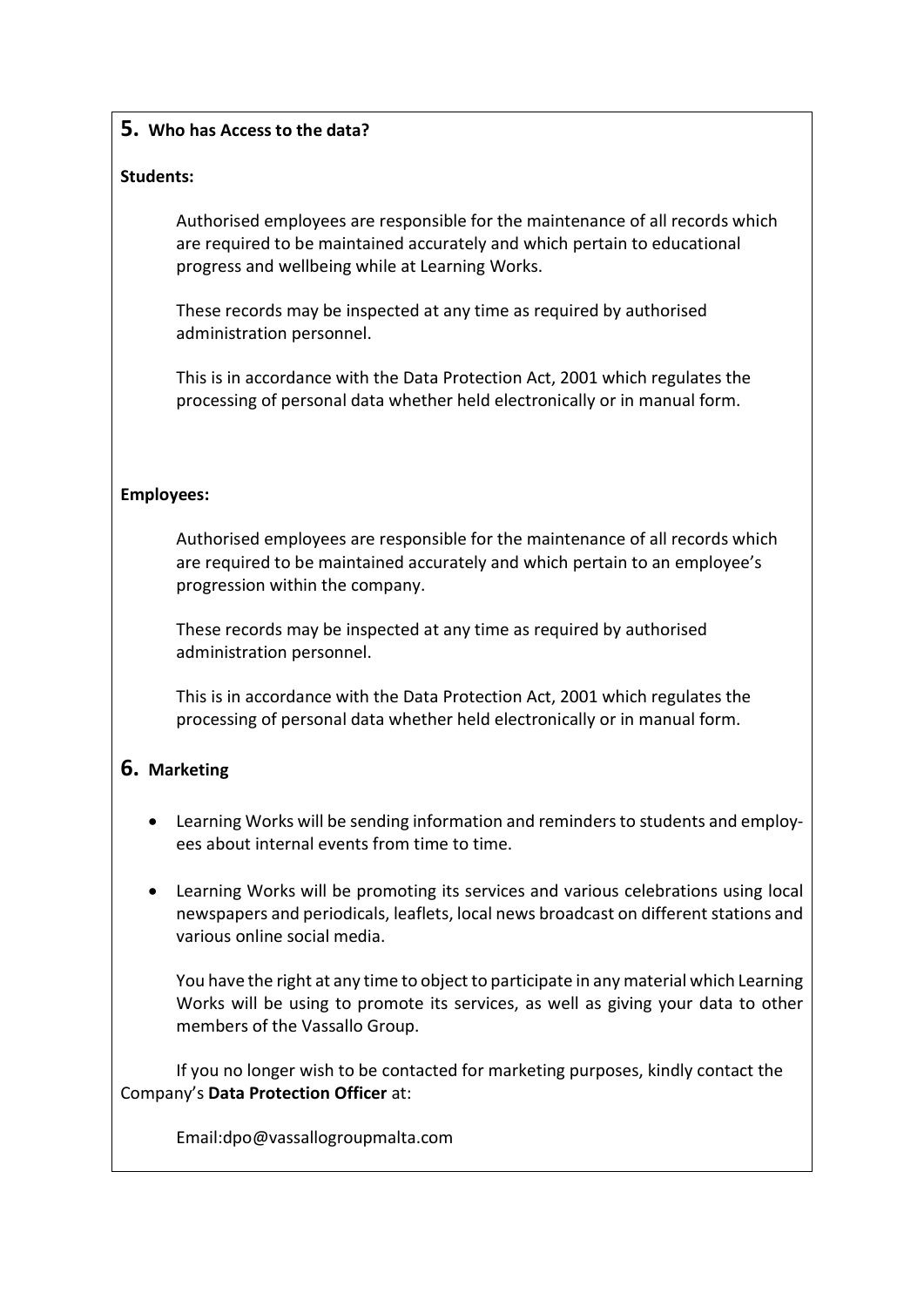Address: The Data Protection Officer. Vassallo Group, The Three Arches, Valletta Road, Mosta. MST 9016

## 7. What are your data protection rights?

Our Institution would like to make sure that you are fully aware of all your data protection rights. Every user is entitled to the following:

## • The right to access

You have the right to request Learning Works for copies of your personal data.

## • The right to rectification

You have the right to request that Learning Works corrects any information you believe is inaccurate and to complete the information you believe is missing.

## • The right to erasure

You have the right to request that Learning Works erases your personal data, under certain conditions taking in consideration legal requirements.

## • The right to restrict processing

You have the right to request that Learning Works restricts the processing of your personal data, under certain conditions taking in consideration of legal requirements.

# • The right to object to processing

You have the right to object to Learning Works' processing of your personal data, under certain conditions taking in consideration legal requirements.

## • The right to data portability

You have the right to request that Learning Works transfers the data that have been collected to another organization, or directly to your good selves, under certain conditions taking in consideration legal requirements.

If you make a request, we have one month to respond to you. If you would like to exercise any of these rights, please contact us at our email or write directly to us at the address indicated in article 6 above: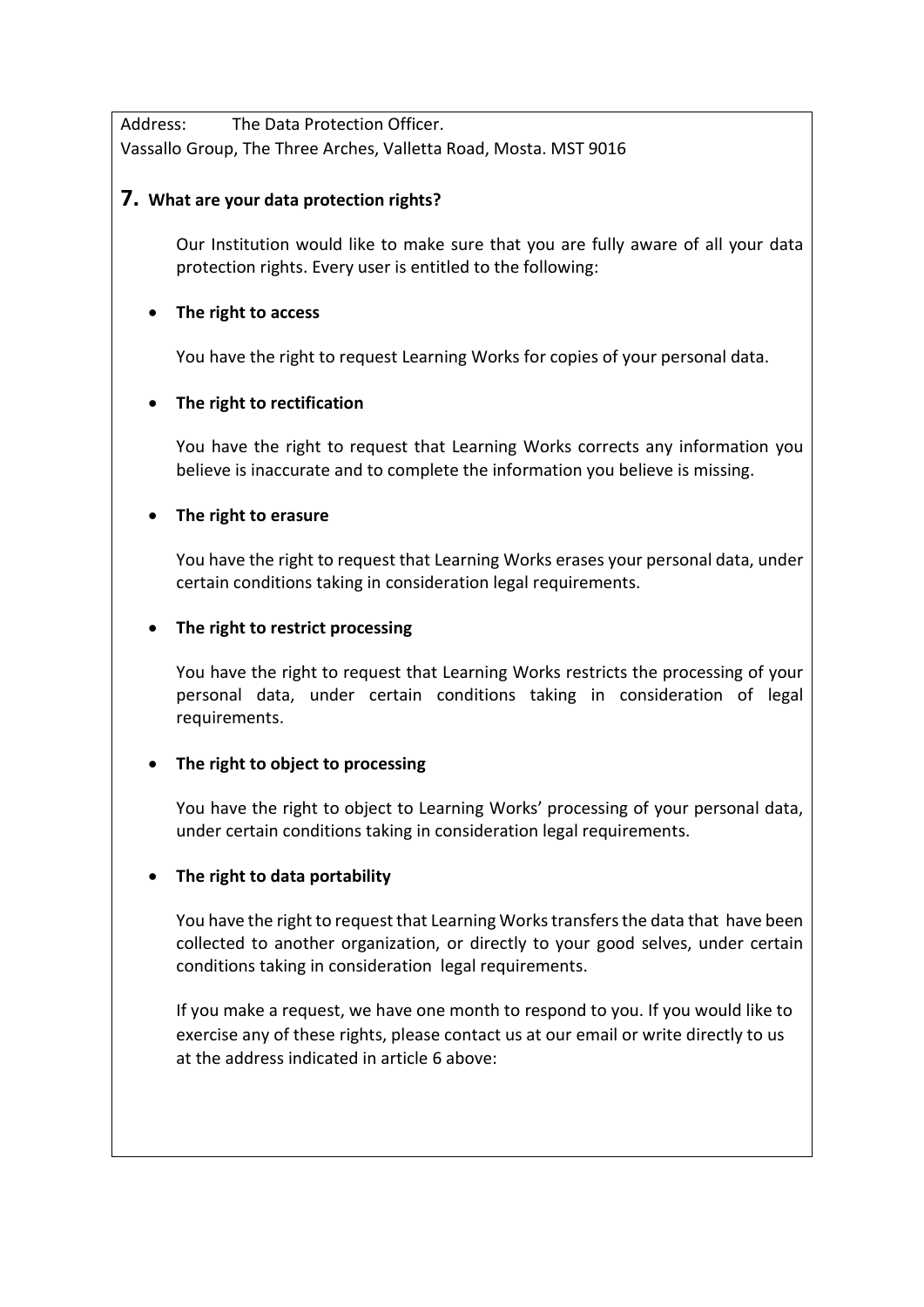## 8. Cookies

Cookies are text files placed on your computer to collect standard Internet log information and visitor behaviour information. When you visit our websites, we may collect information from you automatically through cookies or similar technology.

 For further information, visit allaboutcookies.org/manage-cookies Learning Works or any of its online portals do not store personal information at any time.

## 9. How to manage cookies

You can set your browser not to accept cookies, and the above website tells you how to remove cookies from your browser.

However, in a few cases, some of our website features may not function as a result.

## 10. Privacy policies of other websites

The Vassallo Group website contains links to other websites. Our privacy policy applies only to our website, so if you click on a link to another website, you should read their privacy policy.

## 11. Changes to our privacy policy

Our Institution keeps its privacy policy under regular review and places any updates on this web page. This privacy policy is reviewed periodically or after any changes which might affect its applicability.

## 12. How to contact us

If you have any questions about Learning Works' privacy policy, the data we hold on to you, or you would like to exercise one of your data protections rights, please do not hesitate to contact us.

Email: dpo@vassallogroupmalta.com Address: Data Protection Officer. Vassallo Group. The Three Arches, Valletta Road, Mosta. MST 9016

# 13. How to contact the appropriate authority

Should you wish to report a complaint or if you feel that our Institution has not addressed your concern in a satisfactory manner, you may contact the Information Commissioner's Office.